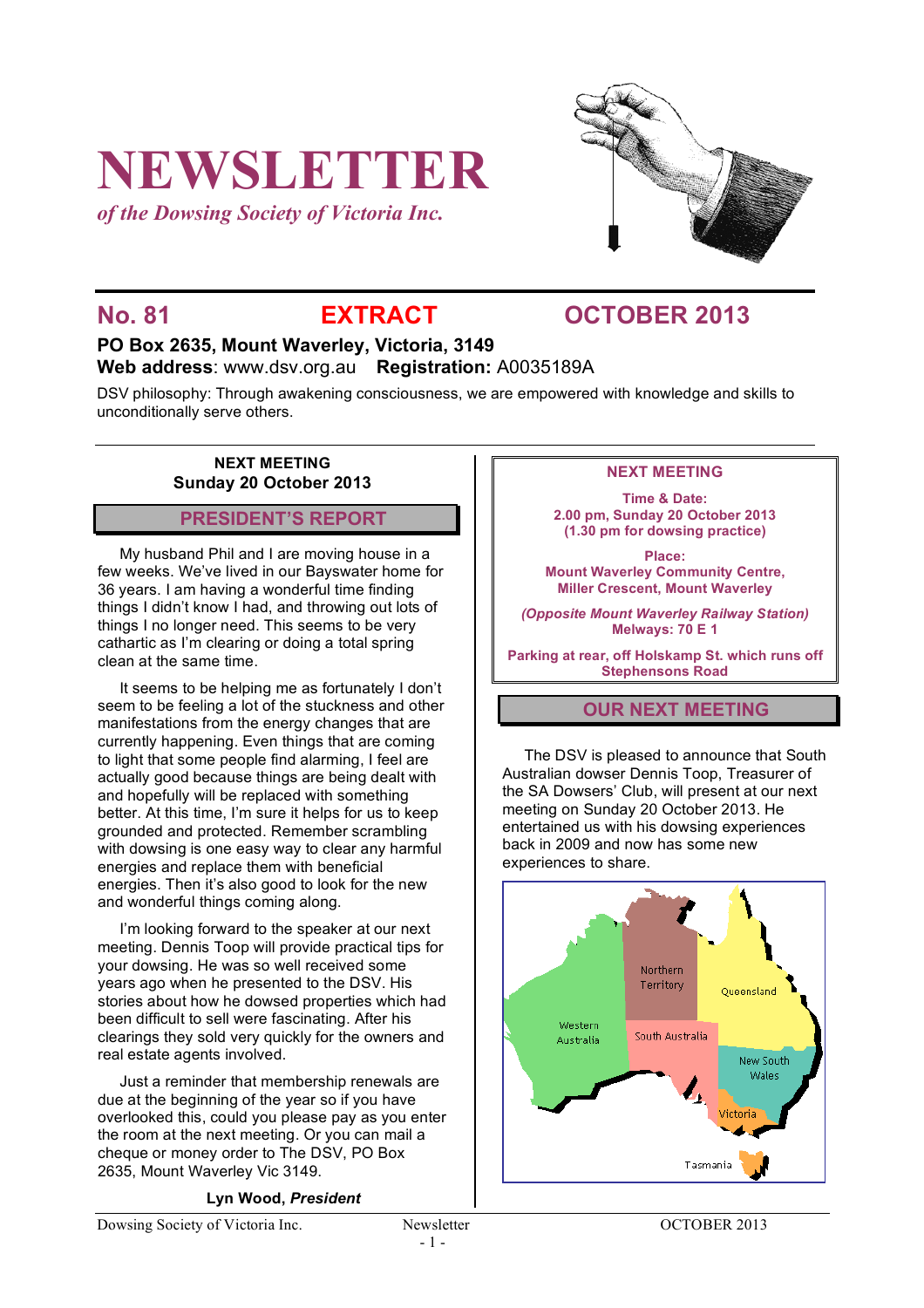Dennis' dowsing experience covers useable water, sick houses, feng shui, power line radiation and earth energy radiations.

He has a particular interest in remotely dowsing "unsaleable" properties", which to the naked eye look to be perfectly good houses. He enjoys changing the energy to the astonishment of some local real estate agents



Dennis also has a keen interest in "Reverse Speech" which he feels ties a lot of what dowsers stumble across and can't easily explain. It has joined the dots for him personally.

We look forward to seeing you at the next meeting. Feel free to bring a friend or two.

#### **OUR LAST MEETING**

At our August meeting we met Maya Ward who spoke warmly about her pilgrimage along the Yarra River. She read extracts from her book, *"The Comfort of Water"*, which relates details of her physical, emotional and spiritual journey along the river. This was interspersed with conversation about her travels.



*President Lyn Wood with guest, Maya Ward Further details: http://mayaward.com.au/*

#### **DOWSING JOURNEYS**

*Developed from an interview by DSV Member, Bernadette Hogan, as part of an ongoing segment.*

**Jan Juniper** - I was introduced to dowsing by a health food store holder. He used a pendulum to diagnose what vitamins and minerals I required to regain my health.

Once he retired I then decided I had to learn how to use a pendulum for myself.



- Dowsing Workshops
- **Healing Consultations**
- Diet Power<sup>®</sup> Slimming
- Oh! Naturale Products

Contact: Heather Wilks Email: heather@ohnaturale.com Tel: (03) 9572 2970



*Jan Juniper dowsing in her garden*

*Recently Jan completed a Blog called "The Gift of Dowsing". It's available for viewing at this website: ladycat2013.blogspot.com - or ladycat2013blogger or jan juniper in blogger.*

#### **BOOK REVIEW**

 *"Stone Age Farming" 2nd Edition, by Alanna Moore. Reviewed by François Capmeil, Editor of the Newsletter for the Dowsers Society of NSW. (Reprinted from their Sept 2013 issue, with permission.)*

In August I received a book for review from Alanna Moore, called *'Stone Age Farming',* Tapping Nature's Subtle Energies for your Farm or Garden, 2<sup>nd</sup> Edition.

Others who have reviewed this book have said: *"Every so often, a book comes along that will change your perception of the world. Stone Age Farming is such a book"* and I wholeheartedly concur.

This book is so interesting and so compelling that I could not put it down.